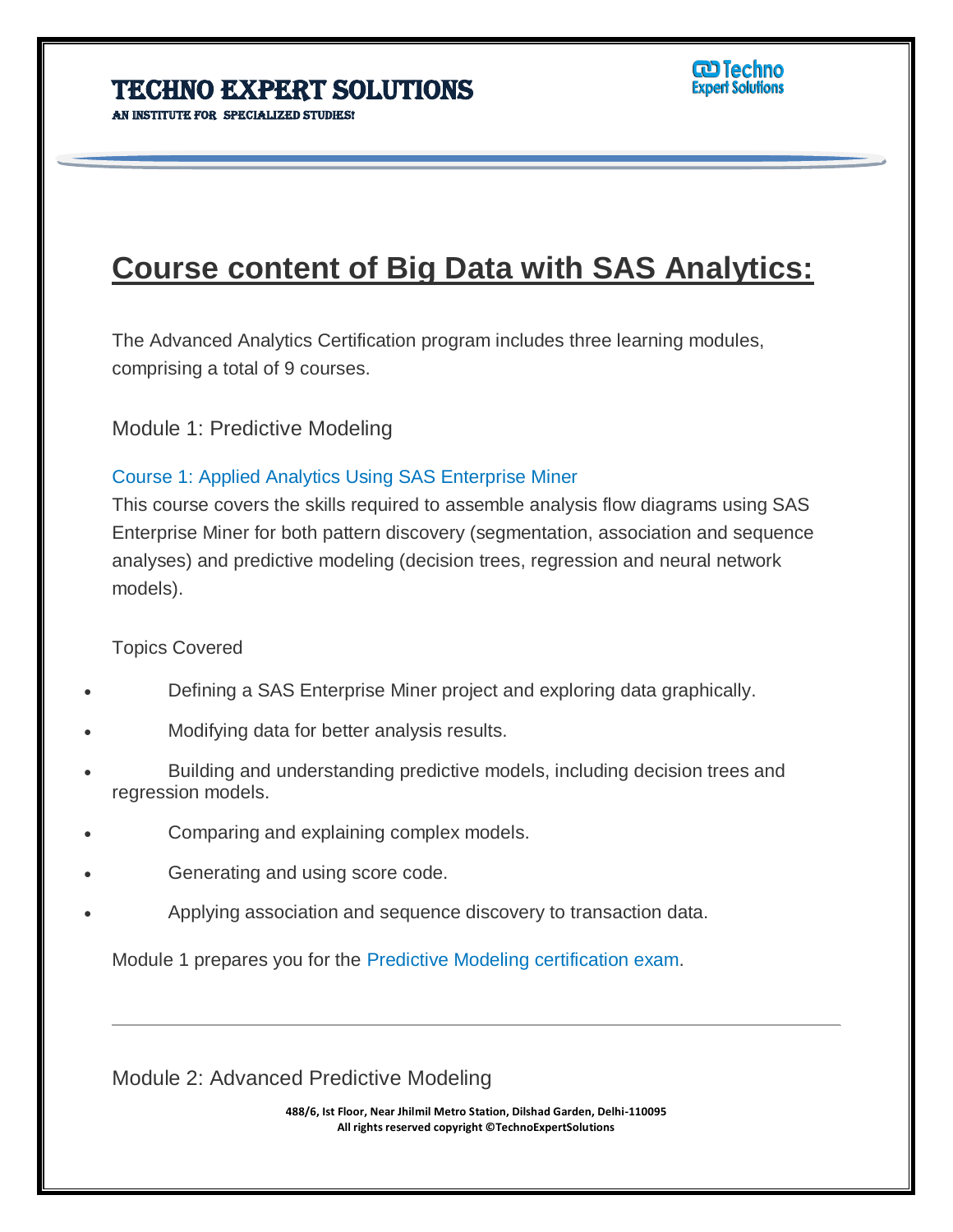#### **CD** Techno **Expert Solutions**

AN INSTITUTE FOR SPECIALIZED STUDI

#### Course 1: Neural Network Modeling

This course helps you understand and apply two popular artificial neural network algorithms – multilayer perceptrons and radial basis functions. Both the theoretical and practical issues of fitting neural networks are covered.

#### Topics Covered

- Constructing multilayer perceptron and radial basis function neural networks.
- Constructing custom neural networks using the NEURAL procedure.
- Choosing an appropriate network architecture and determining the relevant training method.
- Avoiding overfitting neural networks.
- Performing autoregressive time series analysis using neural networks.
- Interpreting neural network models.

#### Course 2: Predictive Modeling Using Logistic Regression

This course explores predictive modeling using SAS/STAT® software, with an emphasis on the LOGISTIC procedure.

#### Topics Covered

- Using logistic regression to model an individual's behavior as a function of known inputs.
- Selecting variables and interactions.
- Creating effect plots and odds ratio plots using ODS Statistical Graphics.
- Handling missing data values.
- Tackling multi collinearity in your predictors.
- Assessing model performance and comparing models.
- Recoding categorical variables based on the smooth weight of evidence.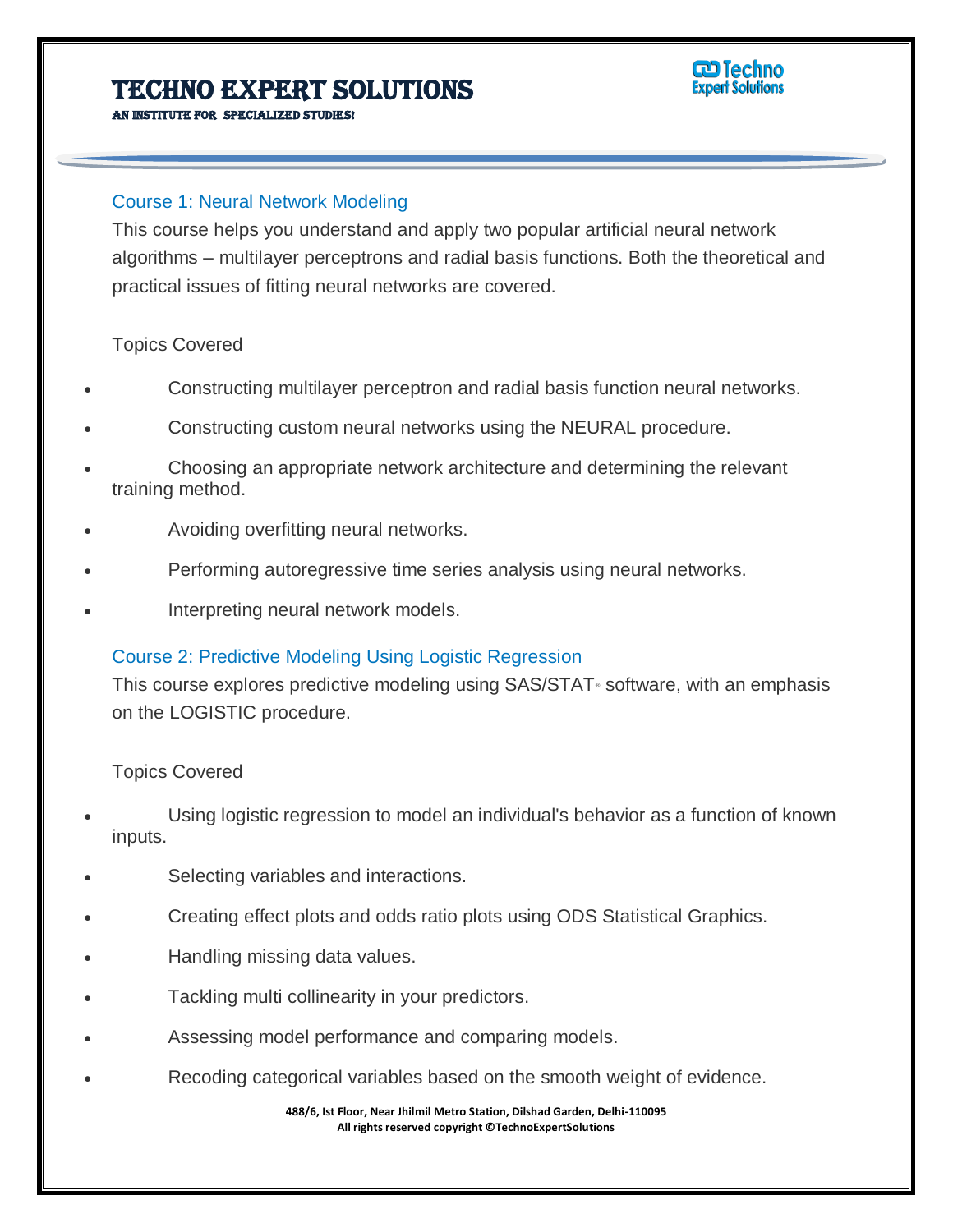AN INSTITUTE FOR SPECIALIZED STUDI

#### **CD** Techno **Expert Solutions**

Using efficiency techniques for massive data sets.

#### Course 3: Data Mining Techniques: Predictive Analytics on Big Data

This course introduces applications and techniques for assaying and modeling large data. It presents basic and advanced modeling strategies, such as group-by processing for linear models, random forests, generalized linear models and mixture distribution models. You will perform hands-on exploration and analyses using tools such as SAS Enterprise Miner, SAS Visual Statistics and SAS In-Memory Statistics.

#### Topics Covered

- Using applications designed for big data analyses.
- Exploring data efficiently.
- Reducing data dimensionality.
- Building predictive models using decision trees, regressions, generalized linear models, random forests and support vector machines.
- Building models that handle multiple targets.
- Assessing model performance.
- Implementing models and scoring new predictions.

#### Course 4: Using SAS to Put Open Source Models Into Production

This course introduces the basics for integrating R programming and Python scripts into SAS and SAS Enterprise Miner. Topics are presented in the context of data mining, which includes data exploration, model prototyping, and supervised and unsupervised learning techniques.

Topics Covered

- Calling R packages in SAS.
- Using Python scripts in SAS.
- Integrating open source data exploration techniques in SAS.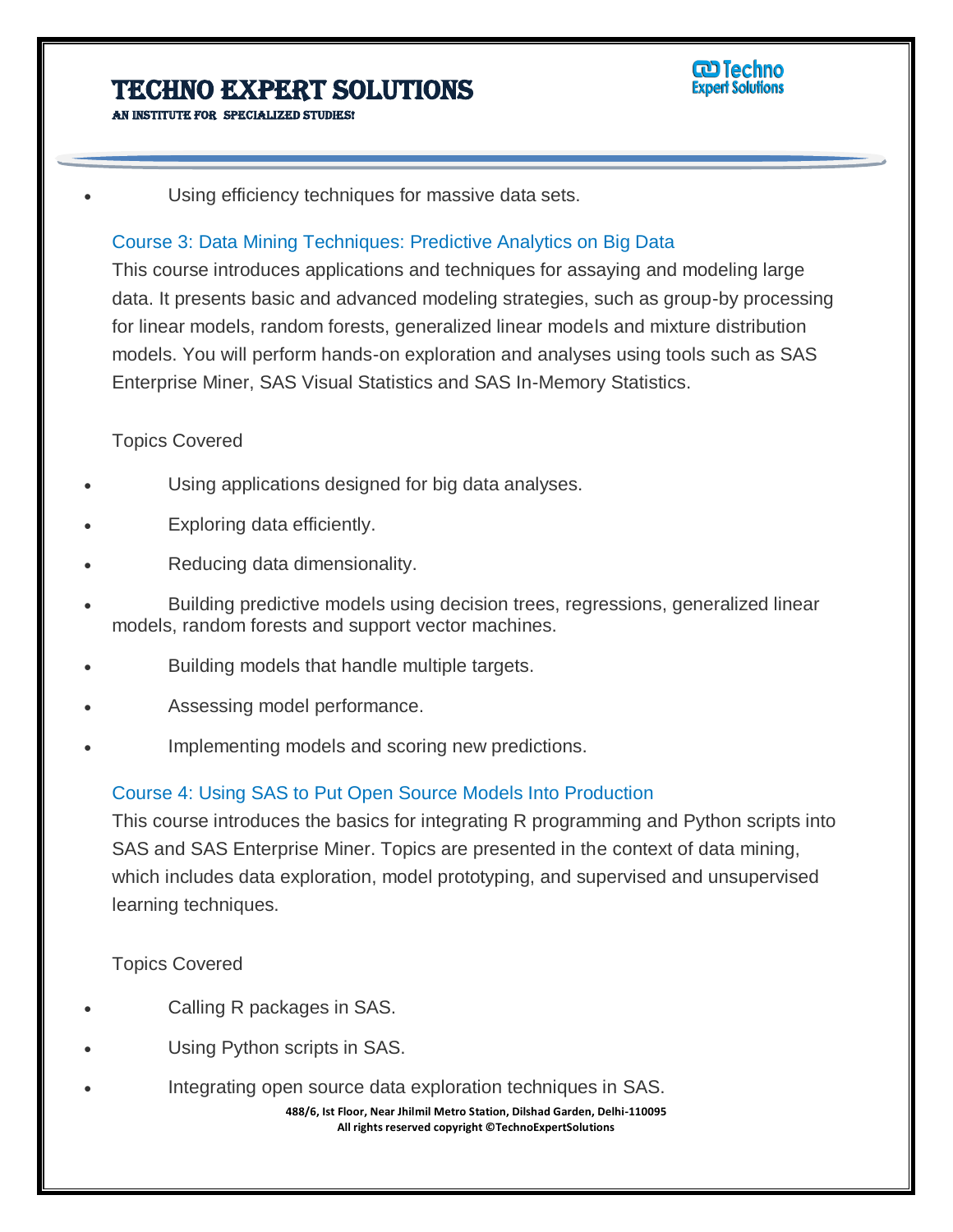AN INSTITUTE FOR SPECIALIZED STUDI

- Integrating open source models in SAS Enterprise Miner.
- Creating production (score) code for R models.

Module 2 prepares you for the Advanced Predictive Modeling certification exam.

Module 3: Text Analytics, Time Series, Experimentation and Optimization

#### Course 1: Text Analytics Using SAS Text Miner

In this course, you will learn to use SAS Text Miner to uncover underlying themes or concepts contained in large document collections, automatically group documents into topical clusters, classify documents into predefined categories, and integrate text data with structured data to enrich predictive modeling endeavors.

#### Topics Covered

- Converting documents stored in standard formats (Microsoft Word, Adobe PDF, etc.) into general-purpose HTML or TXT formats.
- Reading documents from a variety of sources (web pages, flat files, data elements in a relational database, spreadsheet cells, etc.) into SAS tables.
- Processing textual data for text mining (e.g., correcting misspellings or recoding acronyms and abbreviations).
- Converting unstructured text-based character data into structured numeric data.
- Exploring words and phrases in a document collection.
- Querying document collections using keywords (i.e., identifying documents that include specific words or phrases).
- Identifying topics or concepts that appear in a document collection.
- Creating user-influenced topic tables from scratch or by modifying machinegenerated topics, or creating concepts using domain knowledge.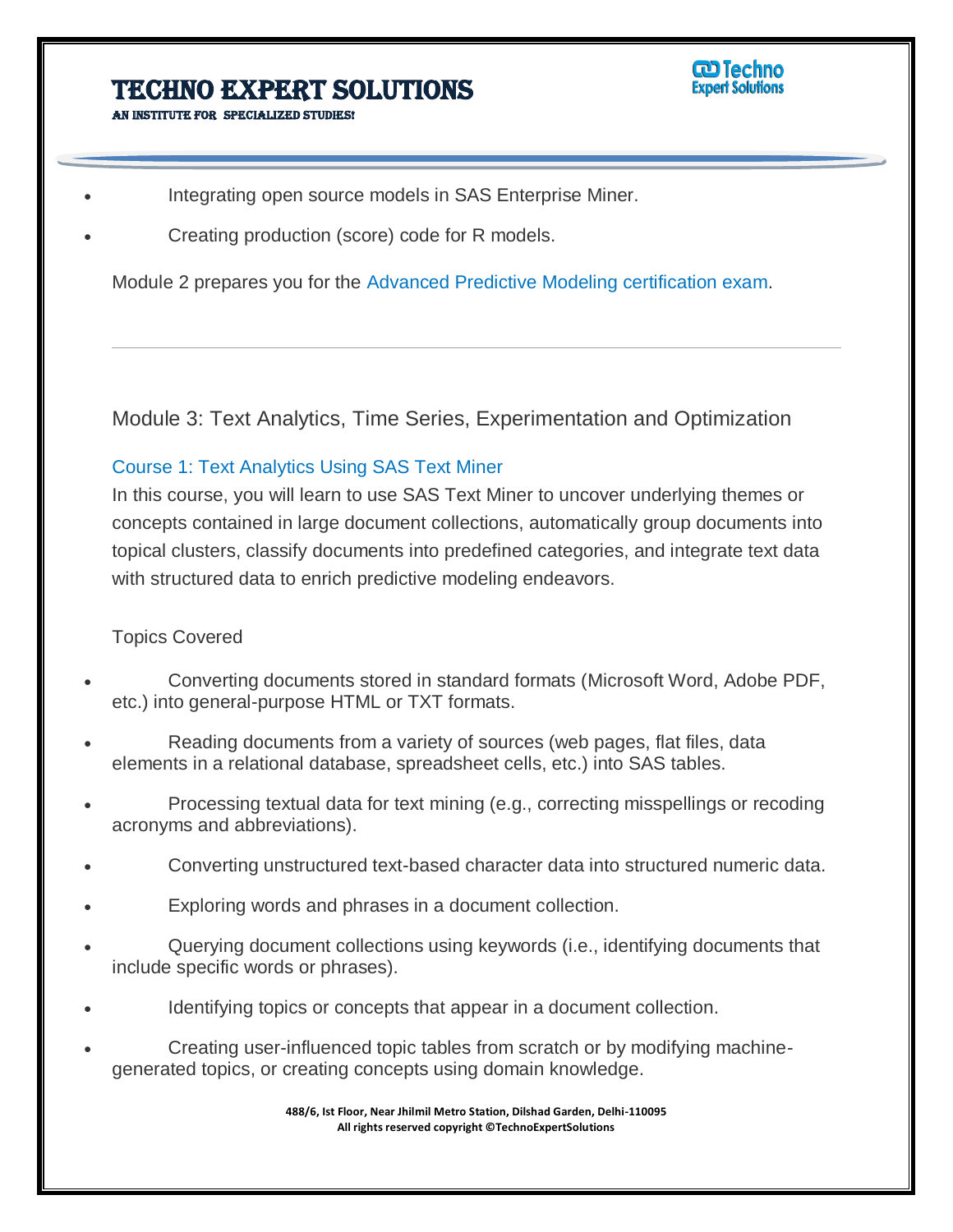

AN INSTITUTE FOR SPECIALIZED STUDIES!

- Using derived topic tables or pre-existing user-influenced topic tables (or both) to enhance information retrieval and document classification.
- Clustering documents into homogeneous subgroups.
- Classifying documents into predefined categories.

## Course 2: Time Series Modeling Essentials

In this course, you'll learn the fundamentals of modeling time series data, with a focus on the applied use of the three main model types for analyzing univariate time series: exponential smoothing, autoregressive integrated moving average with exogenous variables (ARIMAX), and unobserved components (UCM).

## Topics Covered

- Creating time series data.
- Accommodating trend, as well as seasonal and event-related variation, in time series models.
- Diagnosing, fitting and interpreting exponential smoothing, ARIMAX and UCM models.
- Identifying relative strengths and weaknesses of the three model types.

## Course 3: Experimentation in Data Science

This course explores the essentials of experimentation in data science, why experiments are central to any data science efforts, and how to design efficient and effective experiments.

## Topics Covered

- Defining common terminology in designed experiments.
- Describing the benefits of multifactor experiments.
- Differentiating between the impact of a model and the impact of the action taken from that model.